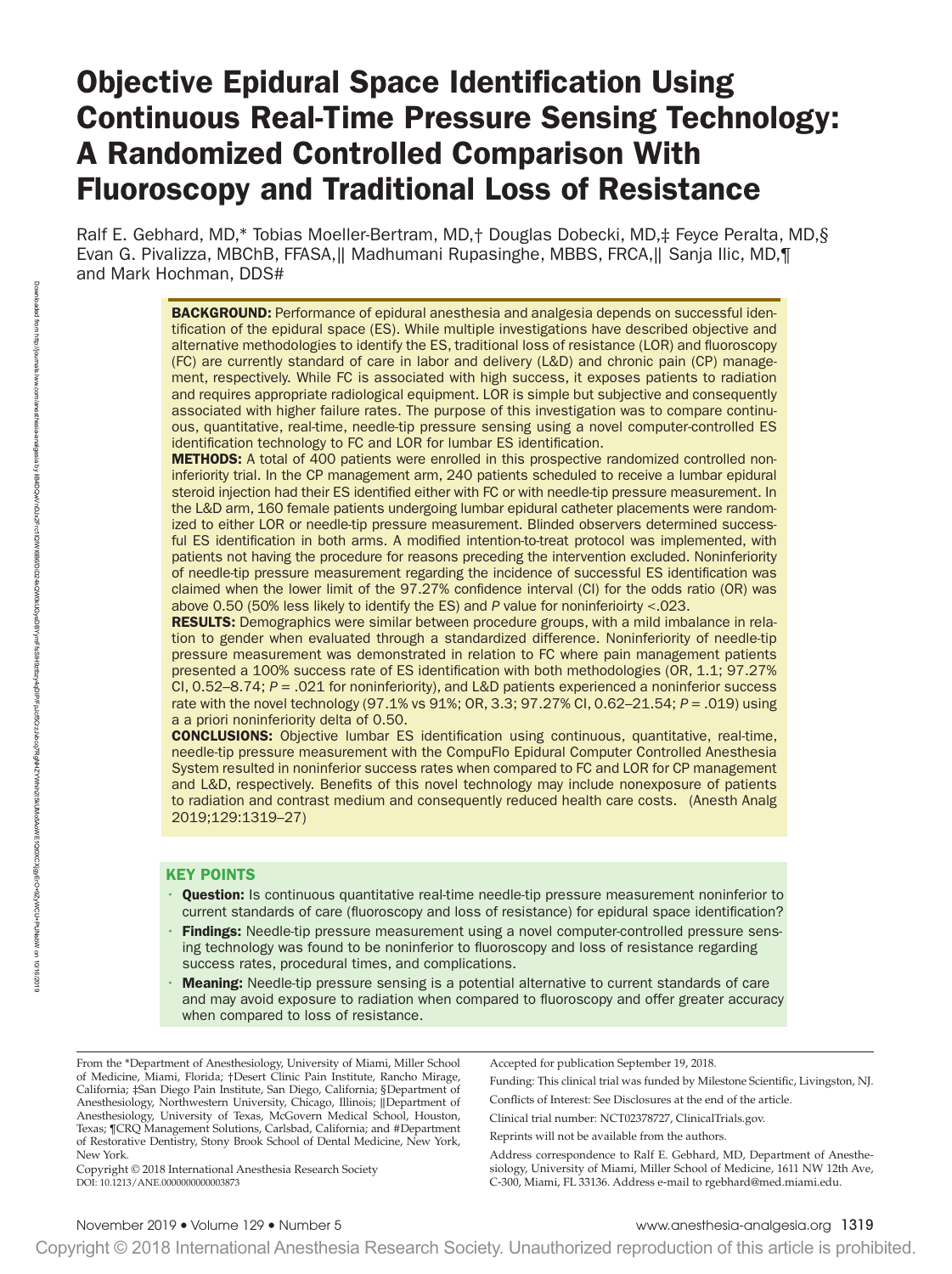**S**uccessful and safe performance of epidural anesthesia/analgesia in the perioperative setting or for labor and delivery (L&D), as well as epidural injections for chronic pain (CP) management, relies on correct identifiuccessful and safe performance of epidural anesthesia/analgesia in the perioperative setting or for labor and delivery (L&D), as well as epidural injections for cation of the epidural space (ES) by the operator. Multiple methods for objective and more or less simple identification of the ES have been proposed such as waveform analysis, $1$ nerve stimulation,<sup>2</sup> fiber optical or ultrasound (US) guidance, $3,4$  and acoustic signal assistance.<sup>5</sup>

However, none of these suggested techniques is currently standard of care (SC), and most anesthesiologists and/or pain physicians still use either the subjective manual feeling of a loss of resistance (LOR) or objective but relatively invasive radiological confirmation via fluoroscopy (FC), if available and indicated.<sup>6</sup> Consequently, reported epidural failure rates using LOR for ES identification vary greatly and can range for instance for labor epidural analgesia from 1.5% up to 23%, if a standardized definition of epidural failure is applied.<sup>7,8</sup> Failure rates for epidural analgesia for postoperative pain management after major surgery are even higher and can reach up to 27% for lumbar and 32% for thoracic epidurals.<sup>9</sup>

For the purpose of epidural steroid injection, inability of the LOR technique to correctly identify the ES with subsequent requirement of FC has been described at a frequency of 26%.10

In addition, complications such as accidental dural puncture (ADP) are not infrequent and carry the potential need for further treatment and interventions such as epidural blood patches.<sup>8</sup>

Pressure measurement at the tip of the epidural needle and real-time graphic, numeric, and audible display of such pressures via a computerized pressure sensing instrument (CompuFlo Epidural Computer Controlled Anesthesia System [CEI]; Milestone Scientific, Livingston, NJ) has previously been demonstrated to successfully identify the ES with high sensitivity.<sup>11</sup> The aim of this randomized, controlled, clinical trial was to investigate this simple, objective, noninvasive technology in 2 common clinical scenarios (accessing the lumbar ES for L&D analgesia and accessing the lumbar ES for CP management injections), and to evaluate it prospectively for noninferiority (NI) and safety when compared to current SC for ES identification (LOR and FC) in these 2 scenarios.

#### METHODS

After institutional review board approval, US Food and Drug Administration Investigational Device Exemption, clinical trial registration (NCT02378727, ClinicalTrials.gov, March 4, 2015), and written patient informed consent, a total of 400 patients scheduled to receive epidural needle placement, as part of their medical management, were enrolled until June 2016 in this prospective, controlled, randomized multicenter trial at 6 different clinical sites in the United States. Sites consisted of 2 CP clinics (both located in California) and 4 academic hospital–based L&D suites (located in Texas, California, and Illinois). The study is described by the Consolidated Standards of Reporting Trials statement and its NI extension and was conducted in 2 arms: CP management and L&D.

# Inclusion Criteria

Patients between 18 and 90 years of age, who were scheduled to undergo lumbar ES identification for either epidural steroid injection or insertion of an epidural catheter for labor pain, were included in this investigation.

# Exclusion Criteria

Patients who presented with contraindication for lumbar epidural anesthesia or injection, as well as patients with signs of systemic infection and patients with neurological deficits that potentially could interfere with dermatome assessment, were excluded from this trial. In addition, previous lumbar back surgery, participation in another clinical trial within the previous 4 weeks, presentation for emergency cesarean delivery or other emergency conditions, and presence of a coexisting severe or terminal disease were also considered exclusion criteria.

#### Randomization

A master confidential randomization list specific to each investigation site was created by the selected Contract Research Organization responsible for overseeing the study. The randomization code list was generated by a dynamic algorithm, and each randomization code was placed in a sealed envelope on which the subject identification was later written. The master randomization list was then sealed and kept by either the local institutional review board or by the principal investigator in a secured area to be breached only in the case of an emergency. The screening process commenced once the device was delivered to the site, and the site was approved to enroll subjects. On verifying the subject's eligibility to the study, the principal investigator opened an envelope corresponding with the subject's identification for the 5-digit randomization code, which was then written down in the source documents and on the appropriate case report form. All sites received initially blocks that would allow for enrollment of up to 100 subjects per site. Additional randomization blocks were distributed to high enrolling sites. Sites were unaware of the size of the randomization blocks.

#### **Blinding**

Only individuals assessing patients or correct dye spread in the ES were blinded to the intervention allocation.

### CP Management Arm

Two hundred forty patients undergoing lumbar epidural injections for CP management were randomized to either have their ES identified by using continuous real-time pressure measurement at the epidural needle tip via the CEI (study group of CP patients in whom CEI was used for ES identification [CEI–CP] group) or by SC methods using FC (study group of CP patients in whom FC was used for ES identification [SC–CP] group). Anesthesiologists, who were board certified in pain medicine and who had previously received training in the use of the CEI technology, performed all procedures. Study procedures were performed in the following manner:

**Group CEI–CP.** Patients were positioned prone and after American Society of Anesthesiologists standard monitors were applied. After disinfection and draping, skin and subcutaneous tissue were infiltrated with 1% lidocaine at the chosen level of the lumbar spine. A sterile set containing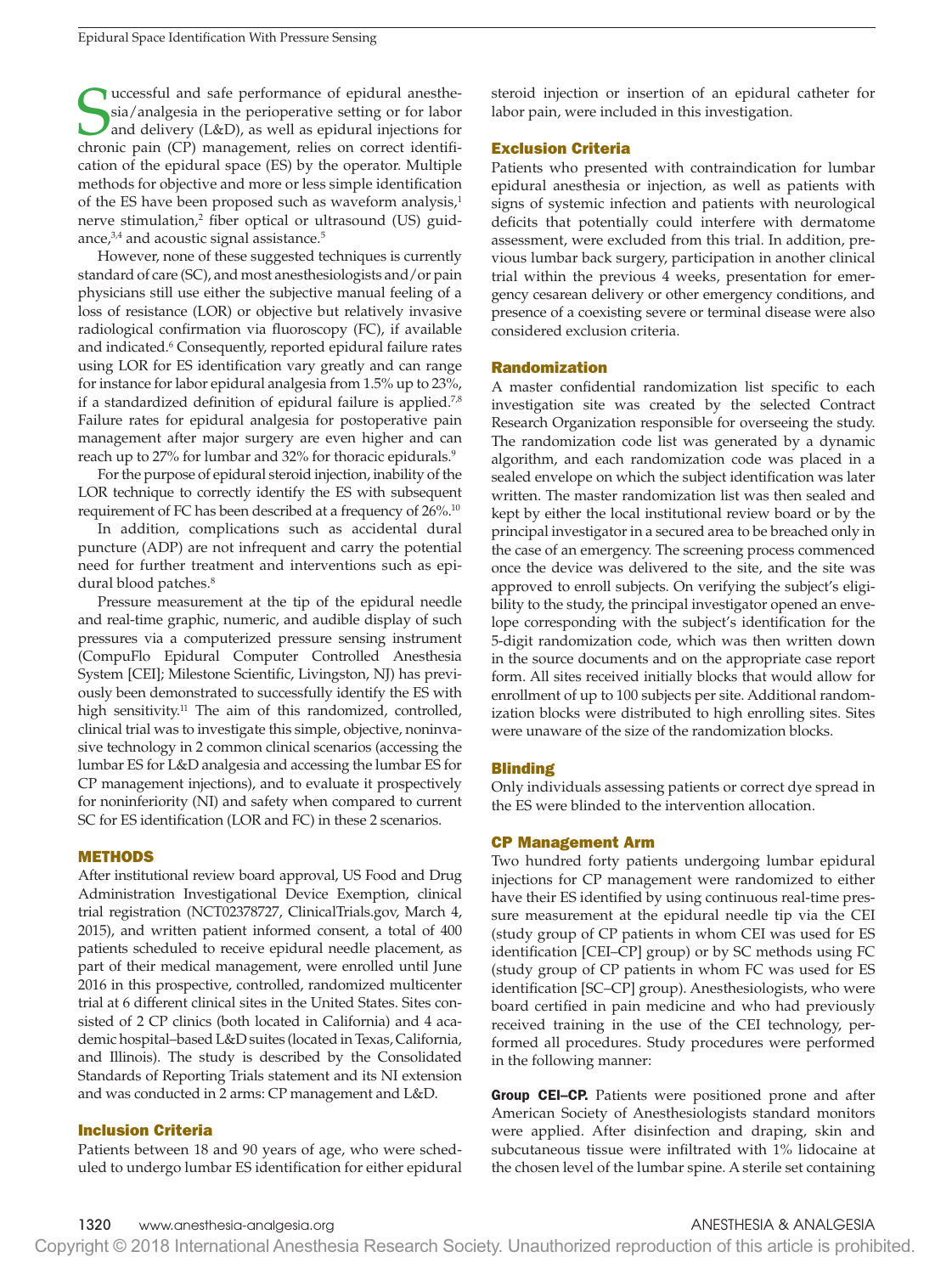a 20-mL normal saline syringe with an in-line pressure transducer and an extension tubing was then assembled on the sterile field. An 18G Tuohy needle was introduced to a depth of 3 cm. The normal saline syringe was then handed to an assistant and loaded into the CEI. The pressure transducer was connected to the CEI, and the distal end of the extension tubing remained with the operator. The system was then zeroed at the level of the skin to allow for accurate pressure readings at the needle tip. After removal of the stylet, the extension tubing was connected to the Tuohy needle. The CEI was set to set to deliver normal saline at a rate of 0.050 mL/s with an exit-pressure limit not to exceed 130 mm/Hg, and thus allowing for a pressure-controlled infusion during the measurements. The Tuohy needle was then slowly advanced until the pressure readings and the graphic display on the CEI indicated correct position in the  $ES$  as previously described<sup>11</sup> and defined by a decrease in pressure readings to <20 mm Hg lasting ≥5 seconds (low pressure plateau). A typical CEI screen display of positive and objective ES identification is demonstrated in Figure 1.

If the correct position of the Tuohy needle in the ES (as indicated by the readings on the CEI) could not be obtained, the epidural Tuohy needle was withdrawn or redirected and a new attempt of epidural Tuohy needle insertion and identification of the ES began. Alternatively, the operator could choose to completely remove the epidural Tuohy needle and insert at a new puncture site, which also counted as a new attempt. After a maximum of 3 failed attempts, ES identification was considered unsuccessful and the patient was converted to FC.

After successful ES identification according to criteria above, the CEI was disconnected and dye was injected into the ES under FC observation. At both investigational sites, a board-certified pain management physician, independent and blinded to the treatment group, determined whether dye spread in the ES space indicated correct ES identification.

Group SC–CP. Patients in group SC–CP were prepared in similar fashion. After the Tuohy needle was introduced to 3 cm at the skin, the stylet was removed and a LOR syringe filled with normal saline was attached. The Tuohy needle was then advanced under FC guidance into the ES, and correct position was confirmed with LOR. If the correct position of the Tuohy needle in the ES could not be obtained or dye injection indicated incorrect position, the operator was allowed to make adjustments up to 3 failed attempts as described under group CEI–CP. Definition of failure and evaluation of correct dye spread in the ES were the same as in group CEI–CP.

# L&D Arm

One hundred sixty patients undergoing lumbar epidural catheter insertions for L&D were randomized to either have their ES identified with the CEI technology as described above (study group of L&D patients in whom CEI was used for ES identification [group CEI–L&D]) or by SC with the conventional LOR technique (study group of L&D patients in whom LOR was used for ES identification [group SC– L&D]). Procedures were performed by fellows in obstetric anesthesia or senior anesthesia residents (postgraduate year 4) under direct supervision of an anesthesiologist, after all anesthesia team members received training in CEI technology. Study procedures were conducted in the following manner:

**Group CEI-L&D.** ES identification was performed in the same fashion as in group CEI–CP except that patients were positioned sitting. Operators were as well allowed up to 3 attempts as defined above. Inability to advance an epidural catheter despite successful ES identification (as per criteria defined for group CEI–CP), and subsequent repositioning or reinsertion of the Tuohy needle also counted as a failed attempt. After a maximum of 3 failed attempts, ES identification was considered unsuccessful and the patient was converted to other noninvasive forms of labor analgesia. After successful ES identification, an epidural catheter was advanced 3–5 cm into the ES and a 3 mL test dose (lidocaine 15 mg/mL with epinephrine 5 µg/mL) was injected via the catheter to rule out intrathecal or intravascular placement. The catheter was then dosed by the operator with a local anesthetic/medication and volume of their choice. Successful ES identification was defined as a loss of sensation to cold in ≥2 symmetrical dermatomes bilaterally as judged by an attending anesthesiologist blinded to the treatment group, 30 minutes after the initial dosing. In the case of a unilateral block, the operator was permitted to manipulate the catheter at their discretion (eg, withdraw the catheter) and redose the catheter. In such case, another assessment of loss of sensation to cold as described above was permitted 30 minutes after catheter redosing to assess whether ES identification was successful (same criteria as above). If loss of sensation to cold in ≥2 dermatomes bilateral could not be established, ES identification was considered unsuccessful, and patients were converted to other noninvasive forms of labor analgesia. Adequate pain relief as expressed by the subjects at 45 minutes after final dosing of the epidural catheter was also evaluated.

Group SC-L&D. Patients were prepared in similar fashion as in group CEI–L&D. ES identification was performed using a traditional LOR to normal saline technique. Definitions of number of attempts and failure or success of ES identification were the same as described under group CEI–L&D, and patients were also evaluated and managed identically.

### Statistical Methods

Balance between randomization arms was evaluated through a standardized difference, that is, the difference in means or proportions divided by the pooled standard deviation.

**Primary Outcomes.** The protocol defined a successful ES identification as the primary outcome for the trial. NI was evaluated in relation to epidural procedures performed with the intervention CEI device (CEI–CP, CEI–L&D) compared with control defined as the current SC (LOR and FC). The assessment was performed regarding the proportion of successful performance (yes/no) of lumbar ES identification using a logistic regression model in which we adjusted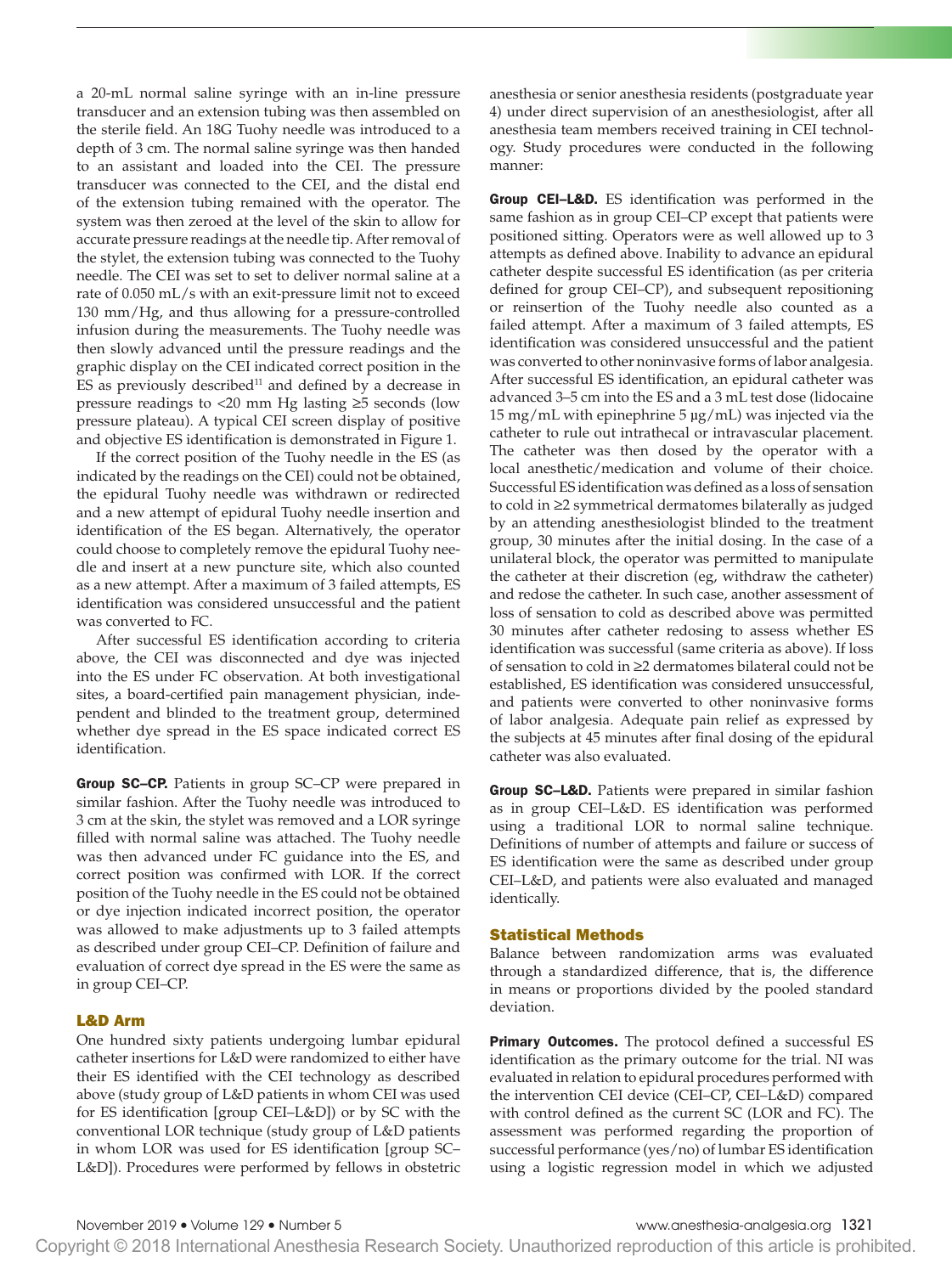

Figure 1. Typical pressure and volume display observed on the CompuFlo Epidural Computer Controlled Anesthesia System during epidural space identification. A sudden drop in pressure followed by formation of a low-pressure plateau indicates that the epidural space has been reached. Injection of normal saline halts when the preset pressure limit (130 mm Hg) is reached.

for confounding by including unbalanced variables.<sup>12</sup> For events occurring with a frequency of zero, logistic regression with a Cauchy prior was used.<sup>13</sup> The NI threshold was set as an odds ratio (OR) of 0.50 (50% less likely to identify the ES), representing an absolute difference of approximately 0.05 (intervention) versus 0.1 (control) in ES identification. This NI margin was chosen a priori because no previous reliable studies had adequately established a minimal clinically important difference for this outcome. NI was claimed if the lower limit of the 97.27% confidence interval (CI) for the OR was above 0.50. One-tailed statistical tests reported with 97.27% confidence intervals and an  $\alpha$  of .023 (ie, using alpha spending for 1 interim analysis, see section on sample size calculation) in the direction of interest were used. Analyses were performed following a modified intention-to-treat protocol, which allowed for the exclusion of subjects who did not undergo the procedure. These subjects were later replaced by other randomized subjects until the final sample size was reached.

**Secondary Outcomes.** Secondary outcomes included the performance of the procedure using a single attempt, the absence of ADP, adequate pain relief reported by the subjects 45 minutes after dosing of the epidural catheter (EAPR 45), and the duration of the ES identification procedure (in minutes). Because the performance of the procedure of a single attempt, EAPR 45, and the absence of ADP were categorical outcomes with the same direction displayed (ie, a positive response on these variables is a clinically desirable outcome), the assessment followed the exact same strategy and assumptions used for the primary outcome. Regarding the duration of the ES identification, separate linear regression models were used to estimate the effect of the CEI device versus the current SC (LOR and FC) on the duration of the ES identification procedure (in minutes). Using the estimated effect from the regression models, we assessed the NI of CEI to the SC on procedure time with 1-tailed NI tests with an a priori NI ratio of means of 1.1, which represents a 10% difference in mean times.<sup>12,14</sup> A ratio was chosen because this metric is independent

from the original unit of the outcome measure, although its interpretation differs from the interpretation of evaluations using a mean difference in NI trials.<sup>15</sup> Thus, the alternative hypothesis was that the mean for the CEI device was no >10% greater than that of the SC regarding procedure time. Results derived from this design were interpreted as noninferior for the duration of the ES identification if the upper limit of the 97.27% CI was below 1.1. Because the time to perform the procedure presented a normal distribution, analyses were conducted using values in their original rather than in a log-transformed format, and also because log and other types of transformations might distort results of NI trials.15 Because secondary outcomes were deemed exploratory, we did not adjust for multiple measurements.16

Subgroup analyses were part of our initial protocol, and therefore were conducted without an omnibus or interaction test.16 These included subgroup analyses conducted for the CP arm and the L&D arm.

Comparisons for the analysis to evaluate balance between randomization arms were conducted through a standardized difference in mean (for numeric variables) and proportion (for categorical variables) to evaluate residual imbalances between randomization groups using a 0.10 threshold.

#### Sample Size Justification

The sample size calculation for a 1-sided NI was calculated under the following assumptions: the primary study end point was defined as successful performance (yes/no) of lumbar ES identification. Using a NI margin (delta) of 0.1, different scenarios regarding statistical power (0.8– 0.9, with a final choice of 0.8), proportions of failures in SC control group (0.08, 0.10, 0.12, 0.14, with a final choice of 0.10), and proportion of failures in the CEI group (0.1, 0.2, with a final choice of 0.1) were investigated. Estimates indicated that a sample size of 150 subjects per randomization group would result in power of 80% or greater, provided that the failure rates were within the estimated ranges. The total sample size was then inflated to account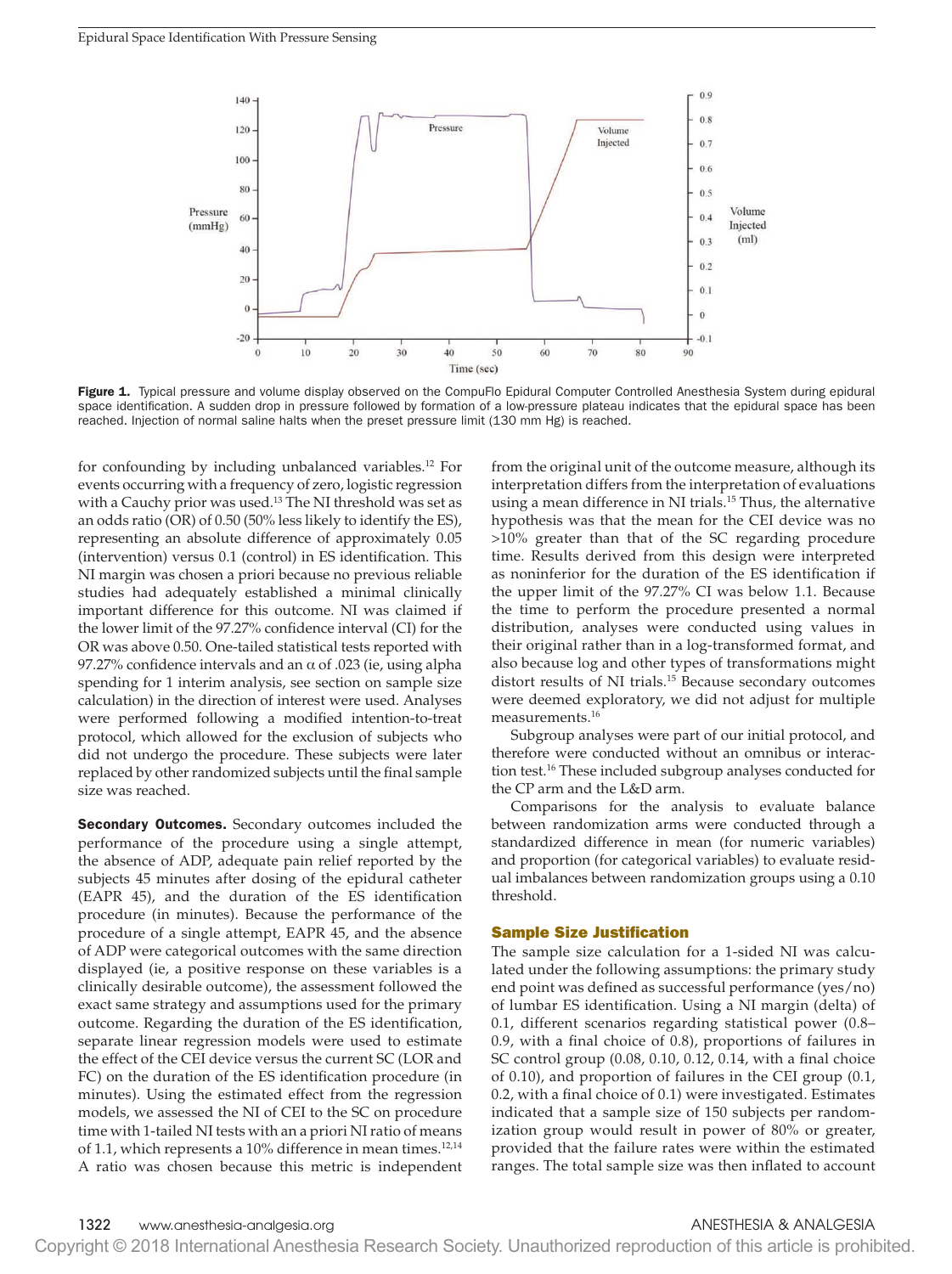for the effects of the interim analysis. Although one could argue that with these preliminary expected rates of failures, it would have been possible to design a study to determine that the new intervention would be superior to LOR, at the time of the design there was uncertainty regarding the role of a potential learning curve that would decrease the comparative effectiveness of the intervention. Consequently a more conservative approach with a NI trial was chosen. A preplanned interim analysis for efficacy was conducted after accumulating 200 evaluable subjects. Enrollment continued to a total of 400 subjects for randomization.

Per protocol, a Lan-DeMets spending function with O'Brien-Flemming boundaries were used to preserve the 1-sided type I error rate. It was established that a single interim analysis would occur when half of all subjects had completed their protocol. This point in time occurs on the same day of recruitment and therefore at a point when approximately half of the information is obtained (time fraction = 0.5). After this protocol, the  $\alpha$  at the interim analysis was set as  $\alpha$  (.5) = .025, while the  $\alpha$  at the end of the trial was set at  $\alpha$  (1) = .023.<sup>17</sup>

**ENROLLMENT** 

# RESULTS

Out of a total of 400 enrolled subjects in this clinical trial, 195 individuals received treatment with the CEI technology, while 193 subjects were allocated to the control group. Participant flow is presented in Figure 2.

# Study Sample and Randomization Effectiveness

Table 1 reports information on the total study sample and randomization effectiveness regarding imbalances between intervention groups evaluated through standardized difference in means and proportions. The average age of the total sample was 48.8 years of age, with 71.4% of them being women. Most of the patients were overweight with a mean body mass index (BMI) of  $29.9 \pm 6.62$ . Using a 0.10 standardized difference threshold for baseline variable imbalance, gender was mildly imbalanced. In the CP management arm, mean age was 58.4 years with 54.2% of participants being women. Balance was achieved for all variables except gender (standardized difference, 0.18). The mean age in the L&D arm was 33.7 years, with an average BMI of  $30.4 \pm 5.46$ . Both age and BMI were imbalanced in the L&D arm, with a standardized difference of 0.28 and 0.13, respectively.



Figure 2. Study enrollment. LOR indicates loss of resistance.

November 2019 • Volume 129 • Number 5 www.anesthesia-analgesia.org 1323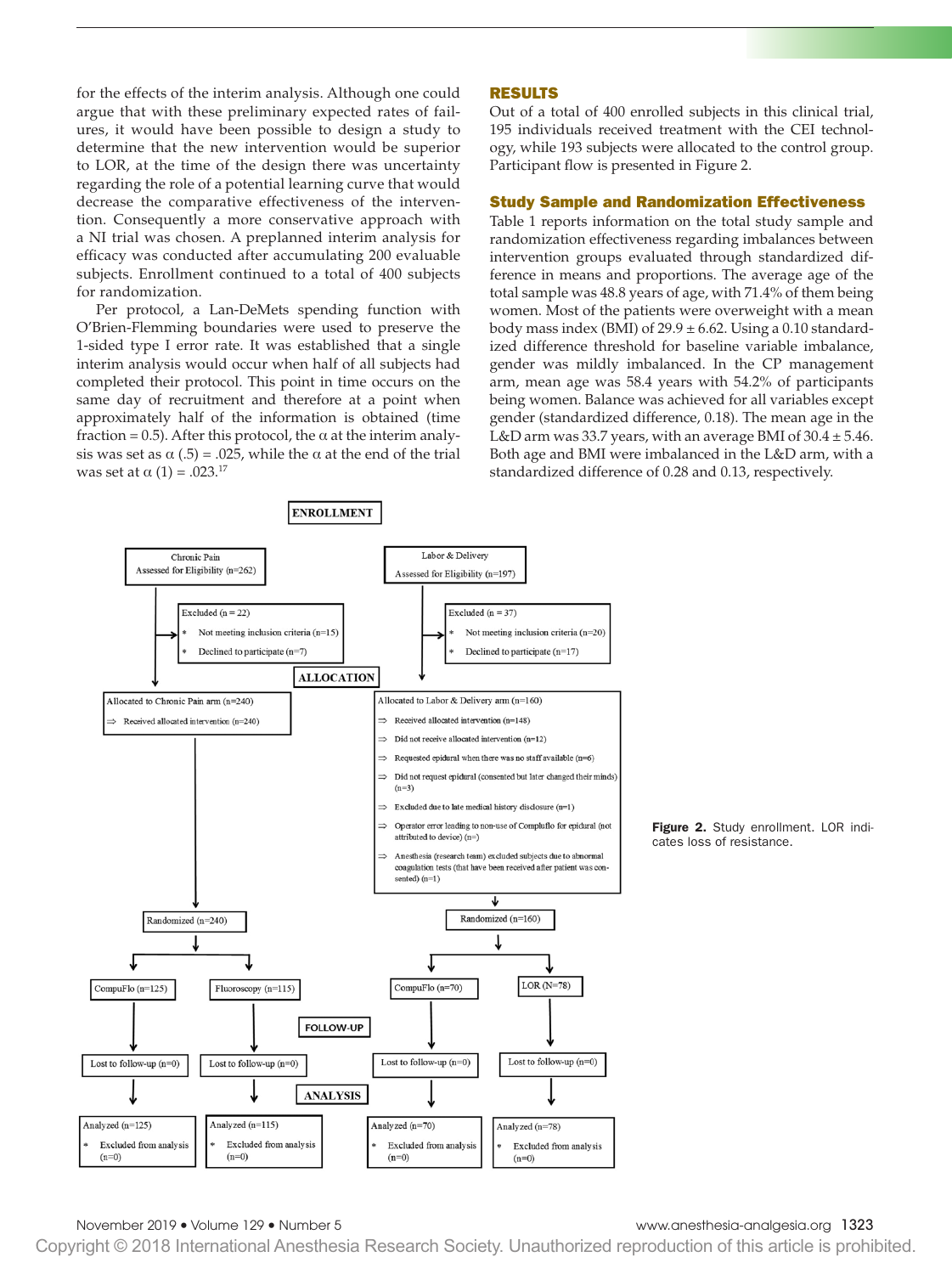| Table 1. Total Study Sample Stratified by Intervention |                    |                    |                   |                                |  |  |
|--------------------------------------------------------|--------------------|--------------------|-------------------|--------------------------------|--|--|
| <b>Total Study</b>                                     |                    |                    |                   |                                |  |  |
| <b>Variable</b>                                        | <b>Total (388)</b> | $CEI (N = 195)$    | $SC(N = 193)$     | <b>Standardized Difference</b> |  |  |
| Age                                                    | 48.8 (16.3)        | 49.5 (15.8)        | 48.2 (16.8)       | 0.077                          |  |  |
| Female                                                 | 277 (71.4%)        | 133 (68.2%)        | 144 (74.6%)       | 0.16                           |  |  |
| Body mass index                                        | 29.9(6.62)         | 29.8 (6.32)        | 30.1(6.93)        | 0.035                          |  |  |
| Chronic pain management arm                            |                    |                    |                   |                                |  |  |
| <b>Variable</b>                                        | <b>Total (240)</b> | $CEI-CP (N = 125)$ | $SC-CP (N = 115)$ | <b>Standardized Difference</b> |  |  |
| Age                                                    | 58.4(12.8)         | 57.9(12.3)         | 59(13.3)          | 0.083                          |  |  |
| Female                                                 | 130 (54.2%)        | 63 (50.4%)         | 67 (58.3%)        | 0.18                           |  |  |
| Body mass index                                        | 29.7 (7.26)        | 29.7 (6.92)        | 29.6 (7.64)       | 0.016                          |  |  |
| Labor and delivery arm                                 |                    |                    |                   |                                |  |  |
| <b>Variable</b>                                        | <b>Total (148)</b> | $CEI-L&D (N = 70)$ | $SC-L&D (N = 78)$ | <b>Standardized Difference</b> |  |  |
| Age                                                    | 33.7(7.12)         | 34.7 (8.54)        | 32.7(5.43)        | 0.28                           |  |  |
| Body mass index                                        | 30.4(5.46)         | 30(5.13)           | 30.7(5.75)        | 0.13                           |  |  |

Data are mean (SD) and n (%).

Abbreviations: CEI, CompuFlo Epidural Computer Controlled Anesthesia System; CEI–CP, study group of CP patients for whom CEI was used for ES identification; CEI–L&D, study group of L&D patients for whom CEI was used for ES identification; SC, standard of care; SC–CP, study group of CP patients in whom FC was used for ES identification; SC–L&D, study group of L&D patients for whom LOR was used for ES identification.

| Table 2. Outcome Data for Both Study Arms     |                 |               |                   |                                                                       |                                                  |  |
|-----------------------------------------------|-----------------|---------------|-------------------|-----------------------------------------------------------------------|--------------------------------------------------|--|
|                                               | $CEI (N = 195)$ | $SC(N = 193)$ | <b>NI P Value</b> | <b>Effect Estimate</b><br>$(97.27\% \text{ CI})$<br><b>Odds Ratio</b> | <b>NI Criteria for</b><br><b>Effect Estimate</b> |  |
| Primary outcome: ES<br>identification success | 193 (99%)       | 186 (96.4%)   | .006              | 4.73 (0.93-22.82)                                                     | Lower CI above 0.50                              |  |
| Success at first attempt                      | 176 (90.3%)     | 169 (87.6%)   | .009              | $1.3(0.52 - 2.78)$                                                    | Lower CI above 0.50                              |  |
| Absence of ADP                                | 195(100%)       | 189 (97.9 %)  | .022              | $9.28(0.63 - 53.84)$<br>Mean Ratio                                    | Lower CI above 0.50                              |  |
| Procedure time (min)                          | 6.03(4.96)      | 6.07(4.79)    | .006              | $1.0(0.93 - 1.18)$                                                    | Upper CI below 1.1                               |  |
| Normal saline injected (mL)                   | 1.9(8.42)       | N/A           | N/A               | N/A                                                                   | N/A                                              |  |
| Pressure (mm Hg)                              | 9.34(22.1)      | N/A           | N/A               | N/A                                                                   | N/A                                              |  |

Data are mean (SD) and n (%).

Abbreviations: ADP, accidental dural puncture; CEI, CompuFlo Epidural Computer Controlled Anesthesia System; CI, confidence interval; ES, epidural space; N/A, not applicable; NI, noninferiority; SC, standard of care; SD, standard deviation.

| Table 3. Outcomes in the Chronic Pain Management Arm |                    |                   |            |                                                   |                                                  |  |
|------------------------------------------------------|--------------------|-------------------|------------|---------------------------------------------------|--------------------------------------------------|--|
|                                                      | $CEI-CP (N = 125)$ | $SC-CP (N = 115)$ | NI P Value | <b>Effect Estimate (97.27%)</b><br>CI) Odds Ratio | <b>NI Criteria for</b><br><b>Effect Estimate</b> |  |
| Primary outcome: ES<br>identification success        | 125 (100%)         | 115 (100%)        | .021       | $1.1(0.52 - 8.74)$                                | Lower CI above 0.50                              |  |
| Success at first attempt                             | 120 (96%)          | 112 (97.4%)       | .022       | $0.64(0.51 - 3.1)$<br><b>Mean Ratio</b>           | Lower CI above 0.50                              |  |
| Procedure time (min)                                 | 7.11(5.6)          | 6.46(4.65)        | .072       | $1.1(0.9-1.2)$                                    | Upper CI below 1.1                               |  |
| Normal saline injected (mL)                          | 0.99(3.59)         | N/A               | N/A        | N/A                                               | N/A                                              |  |
| Pressure (mm Hg)                                     | 5.28(19.6)         | N/A               | N/A        | N/A                                               | N/A                                              |  |

Data are mean (SD) and n (%).

Abbreviations: CEI–CP, study group of CP patients in whom CEI was used for ES identification; CI, confidence interval; ES, epidural space; NI, noninferiority; SC–CP, study group of CP patients in whom FC was used for ES identification; SD, standard deviation.

# Combined Results for the CP Management and L&D Arms

Table 2 reports the NI of the CEI technology to the current SC evaluated through 1-tailed statistical tests and reported with 97.27% confidence intervals and a 0.023 α. Results were interpreted as noninferior if the lower limit of the 97.27% CI for the OR was above 0.50 for categorical variables and the upper limit of the 97.27% CI was below 1.1 for continuous variables along with a *P* value < 0.023. Overall, objective ES identification with the CEI technology was noninferior in relation to SC (99% vs 96.4%; OR, 4.73; 97.27% CI, 0.93– 22.82;  $P = .006$  for NI) with a NI delta of 0.50. Using a NI delta of 0.50 for each outcome, CEI was found noninferior to the SC on respectively: success rate at the first attempt (90.3% vs 87.6%; OR, 1.3; 97.27% CI, 0.52–2.78; NI *P* = .009), and absence of ADP (100% vs 97.9%; OR, 9.28; 97.27% CI, 0.63–53.84;  $P = 0.022$ ). Procedure time for the CEI device was also found noninferior in relation to the SC (6.03 vs 6.07 minutes; mean ratio, 1; 97.27% CI, 0.93–1.18; *P* = .006) with a NI delta of 1.1.

CP Management Arm. In this arm of the investigation, 125 individuals had their ES identified with the CEI technology, while 105 subjects received SC. Using a NI delta of 0.50, the CEI technology was noninferior (not worse) to the current SC in identifying the ES as indicated by similar success rates (OR, 1.1; 97.27% CI, 0.52–8.74; *P* = .021 for NI) and successful at first attempt (OR, 0.64; 97.27% CI, 0.51–3.1; *P* = .022; Table 3).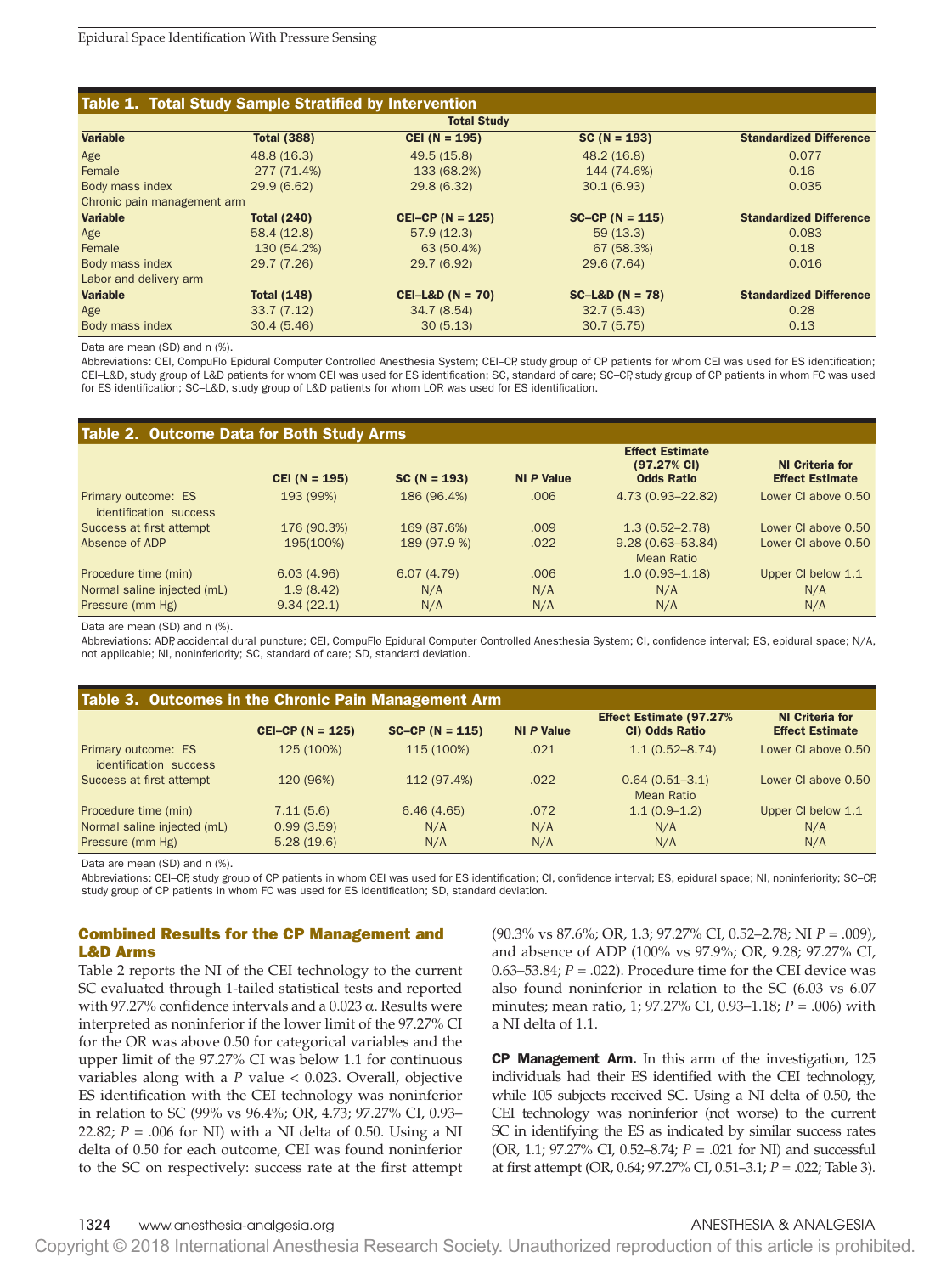The procedural time for CEI technology was 7.11 and 6.46 minutes for the SC. The CEI technology was thus not found to be noninferior compared to the current SC on procedural time (mean ratio, 1.1; 97.27% CI, 0.9–1.2; *P* = .072) using the a priori NI ratio of means of 1.1. No ADP was observed in this study arm.

# L&D Arm

In L&D, 70 cases of ES identification were performed using CEI, and SC with LOR in 78 patients. NI of the CEI technology in relation to SC was observed using a priori NI delta of 0.50 for ES identification success rates (OR, 3.3; 97.27% CI,  $0.62-21.54$ ;  $P = .019$ ) as well as for success rate at the first attempt (OR, 1.47; 97.27% CI, 0.69–3.65; *P* = .013), effective pain relief at 45 minutes (OR, 0.21; 97.27% CI, 0.75–33.84; *P* = .001), and absence of ADP (OR, 8.51; 97.27% CI, 0.78– 85.30; *P* = .002; Table 4). There were also noninferior procedural times (ratio mean, 0.79; 97.27% CI, 0.53–0.91; *P* = .019) in the CEI–L&D group using a priori NI ratio of means of 1.1. In addition, NI of the CEI methodology regarding success rate was not observed when stratified for obesity (BMI >30) (OR, 1.00; 97.27% CI, 0.38–14.34; *P* = .34). Out of the 2 failures that were observed in group CEI–L&D, one was caused by accidental placement of an epidural catheter into a blood vessel, and the other one by exceeding the number of allowed attempts before ES identification. In group SC–L&D, 5 failures were contributed to false-positive LORs resulting in misplaced epidural catheters, while 2 failures were due to the inability of obtain LOR within 3 attempts.

### **DISCUSSION**

This randomized controlled prospective trail evaluated continuous, quantitative, real-time pressure measurement at the epidural needle tip for lumbar ES identification in CP management and L&D patients. Our data suggest that this technology results in noninferior success rate and noninferior patient safety when compared to the current SC. To our knowledge, this is the first report of a methodology that achieves NI to FC for this indication. In contrast to FC, this simple, compact, and mobile technology may have the

potential to avoid exposure of the patient to radiation and also allow for greater flexibility and cost savings.

When performing epidural anesthesia in settings that rely on ES identification with LOR such as L&D, one must first navigate the bony structures of the spine and then correctly identify false-positive LOR. False-positive LOR occurs due to changes in tissue compliance (eg, cysts) which are manually perceived as sudden decreases in pressure at the plunger of the LOR syringe, resulting in low specificity of the traditional LOR technique.18 The incidence of falsepositive LOR can be as frequent as 17%.19

Preprocedural US examination has been shown to reduce the number of redirections and attempts by visualizing the exact location of the intervertebral space.<sup>20</sup> However, with exception of the pediatric patient population, real-time US guidance to verify an epidural needle actually correctly entering the ES is rarely used. When compared to US, CEI has the disadvantage of not offering any information regarding intervertebral space or other bony obstacles. However, it does have the potential to differentiate between "true" LOR and false-positive LOR and objectively identify the ES, because the pressure patterns and pressure values observed with these 2 entities are distinctively different, as described previously.<sup>11</sup>

Consequently, combining preprocedural US assessment with such an objective method to identify the ES may prove potentially advantageous, rather than relying on the subjective manual perception of the operator to feel LOR. Carvalho et al<sup>21</sup> recently evaluated the superiority of objective  $ES$ identification to LOR in a meta-analysis. They conclude that moderate-quality evidence supports better efficacy with less commonly used but objective modalities than with traditional LOR. In another clinical trial, a device that relies on simple pressure change (Epidrum; Exmoor, Somerset, United Kingdom) to identify the ES was compared to LOR for cervical ES injections.<sup>22</sup> Both methods had high rates of false-positive LOR (63% and 75%, respectively), emphasizing the shortcomings of relying just on qualitative pressure change for ES identification. In contrast, the technology

| Table 4. Outcomes in the Labor and Delivery Arm |                                              |                                             |                             |                                                                       |                                                  |
|-------------------------------------------------|----------------------------------------------|---------------------------------------------|-----------------------------|-----------------------------------------------------------------------|--------------------------------------------------|
|                                                 | <b>CEI-L&amp;D</b><br>$(N = 70)$             | SC-L&D<br>$(N = 78)$                        | <b>NI</b><br><b>P</b> Value | <b>Effect Estimate</b><br>$(97.27\% \text{ Cl})$<br><b>Odds Ratio</b> | <b>NI Criteria for</b><br><b>Effect Estimate</b> |
| Primary outcome: ES<br>identification success   | 68 (97.1%)                                   | 71 (91%)                                    | .019                        | $3.3(0.62 - 21.54)$                                                   | Lower CI above 0.50                              |
| Successful at first attempt                     | 56 (80%)                                     | 57 (73.1%)                                  | .013                        | $1.47(0.69 - 3.65)$                                                   | Lower CI above 0.50                              |
| Absence of ADP                                  | 70 (100%)                                    | 74 (94.9%)                                  | .002                        | 8.51 (0.78-85.30)                                                     | Lower CI above 0.50                              |
| EAPR <sub>45</sub>                              | 69 (98.6%)                                   | 73 (93.6%)                                  | .001                        | $0.21(0.75 - 33.48)$<br><b>Mean Ratio</b>                             | Lower CI above 0.50                              |
| Procedure time (min)                            | 4.16(2.88)                                   | 5.26(4.67)                                  | .019                        | $0.79(0.53 - 0.91)$                                                   | Upper CI below 1.1                               |
| Normal saline injected (mL)                     | 3.42(12.8)                                   | N/A                                         | N/A                         | N/A                                                                   | N/A                                              |
| Pressure (mm Hg)                                | 15.2(24.8)                                   | N/A                                         | N/A                         | N/A                                                                   | N/A                                              |
|                                                 | <b>CEI-L&amp;D, BMI &gt;30</b><br>$(N = 27)$ | <b>SC-L&amp;D, BMI &gt;30</b><br>$(N = 30)$ | <b>NI P Value</b>           | <b>Effect Estimate</b><br>$(97.27\% \text{ CI})$<br><b>Odds Ratio</b> | <b>NI Criteria for</b><br><b>Effect Estimate</b> |
| Primary outcome: ES<br>identification success   | 26 (96.3%)                                   | 25 (83.3%)                                  | .34                         | $1.00(0.38 - 14.34)$                                                  | Lower CI above 0.50                              |

Data are mean (SD) and n (%).

Abbreviations: ADP, accidental dural puncture; BMI, body mass index; CEI–L&D, study group of L&D patients for whom CEI was used for ES identification; CI, confidence interval; EAPR 45, adequate pain relief reported by the subjects 45 min after dosing of the epidural catheter; ES, epidural space; N/A, not applicable; NI, noninferiority; SC–L&D, study group of L&D patients for whom LOR was used for ES identification; SD, standard deviation.

# November 2019 • Volume 129 • Number 5 www.anesthesia-analgesia.org 1325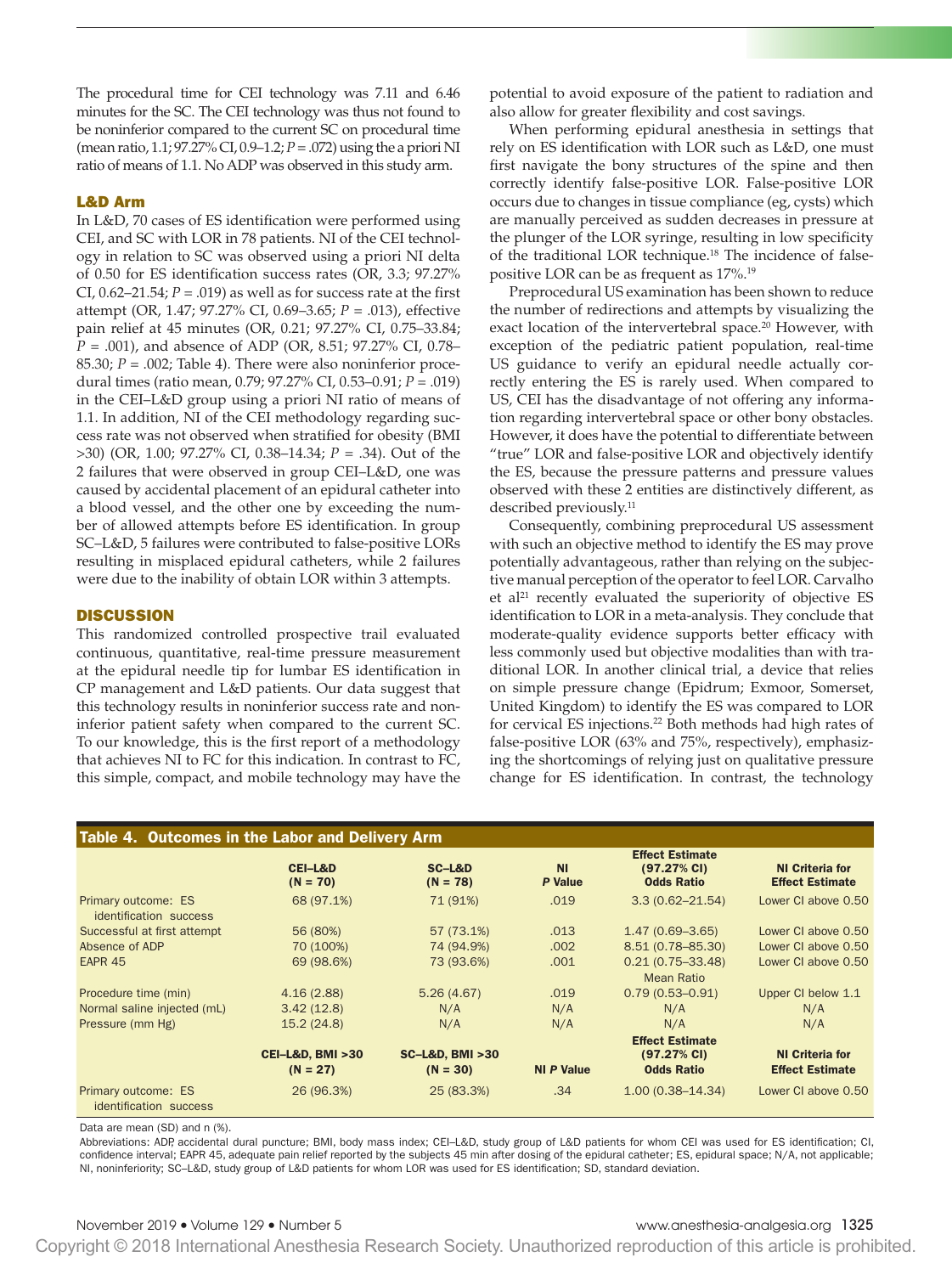investigated in our investigation provides clear quantitative criteria for this purpose, which are displayed to the operator in real time. Furthermore, unlike most devices that measure qualitative pressure change at the proximal end of the Tuohy needle, the quantitative measurements are actually obtained at the needle tip with the CEI technology.

ADP, while performing lumbar ES identification with FC for CP management purposes, occurs in  $0.8\%$  of procedures<sup>23</sup> and is reported with a varying incidence of 0.2%–6.6%24,25 for L&D patients. While the use of liquid in the LOR syringe has been associated with reduced risk for this complication in lower quality studies,<sup>26</sup> no methodology, including use of US or Epidrum, appears to have a positive effect.<sup>27,28</sup> A high percentage of patients that experience ADP develop postdural puncture headache, which results in need for treatment and prolonged hospital stay.<sup>23</sup> Consequently, it would be highly desirable to reduce ADP in the first place and avoid any sequelae. While ADP occurred only in the SC–L&D group of this investigation, the only conclusion that can be drawn based on the study design is that the CEI technology is noninferior to SC regarding the incidence of this complication.

This study was solely designed to evaluate the capability of CEI technology to correctly identify needle-tip position within the ES. Because successful performance of epidural anesthesia/injections depends on many factors (eg, correct placement of the epidural catheter and amount of local anesthetic used), no statements can be made regarding the impact of this novel technology on the overall success of epidural anesthesia or epidural injections. However, correct identification of needle-tip placement within the ES is the one prerequisite that must be fulfilled before further management can potentially determine the eventual success or failure of epidural anesthesia/injections. Another limitation of this investigation is that we did not specifically evaluate the CEI technology for ES identification under more challenging scenarios, such as ES identification in patients suffering from extreme obesity (BMI, >40), or when performing thoracic or cervical epidural anesthesia. Consequently, no conclusions can be drawn whether CEI is noninferior to SC for ES identification in such settings.

Introducing new technology for ES identification carries the theoretical risks for increased infection rates. While this was not an outcome specifically investigated by this trial, no such complication was observed. To maintain sterility of the procedure, all needed disposables to connect the CEI to the Tuohy needle are provided in a sterile kit. The instrument itself can be cleaned in between patient use in similar fashion as any currently commercially available injection or infusion pump.

In summary, our results suggest that this objective ES identification technology is a feasible alternative to traditional SC methodologies. The NI to FC is especially encouraging, while the lower rate of ADP when compared to LOR warrants further investigation.

Future research is needed to specifically investigate the potential synergistic effects of combining the CEI technology with US, the impact of real-time pressure measurement at the Tuohy needle tip on the incidence of ADP, as well as potential superiority regarding success rate when compared to traditional LOR.  $\blacksquare$ 

### DISCLOSURES

**Name:** Ralf E. Gebhard, MD.

**Contribution:** This author helped design the study, analyze the data, and write the manuscript.

**Conflicts of Interest:** R. E. Gebhard received honoraria as a member of the Scientific Advisory Board for Milestone Scientific.

**Name:** Tobias Moeller-Bertram, MD.

**Contribution:** This author helped conduct the study and write the manuscript, and he is the principal investigator for one of the study sites.

**Conflicts of Interest:** None.

**Name:** Douglas Dobecki, MD.

**Contribution:** This author helped conduct the study and write the manuscript, and he is the principal investigator for one of the study sites.

**Conflicts of Interest:** None.

**Name:** Feyce Peralta, MD.

**Contribution:** This author helped conduct the study and write the manuscript, and she is the principal investigator for one of the study sites.

**Conflicts of Interest:** None.

**Name:** Evan G. Pivalizza, MBChB, FFASA.

**Contribution:** This author helped conduct the study and write the manuscript, and he is the principal investigator for one of the study sites.

**Conflicts of Interest:** None.

**Name:** Madhumani Rupasinghe, MBBS, FRCA.

**Contribution:** This author helped conduct the study and write the manuscript, and she is the co-investigator for one of the study sites. **Conflicts of Interest:** None.

#### **Name:** Sanja Ilic, MD.

**Contribution:** This author helped design the study, analyze the data, and write the manuscript, and she is president of the contract research organization contracted for this clinical trial.

**Conflicts of Interest:** None.

**Name:** Mark Hochman, DDS.

**Contribution:** This author helped design the study and write the manuscript.

**Conflicts of Interest:** M. Hochman received salary as director of clinical affairs for Milestone Scientific.

**This manuscript was handled by:** Jill M. Mhyre, MD.

#### REFERENCES

- 1. Leurcharusmee P, Arnuntasupakul V, Chora De La Garza D, et al. Reliability of waveform analysis as an adjunct to loss of resistance for thoracic epidural blocks. *Reg Anesth Pain Med*. 2015;40:694–697.
- 2. Tsui BC, Gupta S, Finucane B. Confirmation of epidural catheter placement using nerve stimulation. *Can J Anaesth*. 1998;45:640–644.
- 3. Kuo WC, Kao MC, Chang KY, et al. Fiber-needle swept-source optical coherence tomography system for the identification of the epidural space in piglets. *Anesthesiology*. 2015;122:585–594.
- 4. Vallejo MC, Phelps AL, Singh S, Orebaugh SL, Sah N. Ultrasound decreases the failed labor epidural rate in resident trainees. *Int J Obstet Anesth*. 2010;19:373–378.
- 5. Lechner TJ, van Wijk MG, Maas AJ, et al. Clinical results with the acoustic puncture assist device, a new acoustic device to identify the epidural space. *Anesth Analg*. 2003;96:1183–1187.
- 6. Parra MC, Washburn K, Brown JR, et al. Fluoroscopic guidance increases the incidence of thoracic epidural catheter placement within the epidural space: a randomized trial. *Reg Anesth Pain Med*. 2017;42:17–24.
- 7. Thangamuthu A, Russell IF, Purva M. Epidural failure rate using a standardised definition. *Int J Obstet Anesth*. 2013;22:310–315.
- 8. Hermanides J, Hollmann MW, Stevens MF, Lirk P. Failed epidural: causes and management. *Br J Anaesth*. 2012;109:144–154.
- 9. Ready LB. Acute pain: lessons learned from 25,000 patients. *Reg Anesth Pain Med*. 1999;24:499–505.
- 10. Bartynski WS, Grahovac SZ, Rothfus WE. Incorrect needle position during lumbar epidural steroid administration: inaccuracy of loss of air pressure resistance and requirement of fluoroscopy and epidurography during needle insertion. *AJNR Am J Neuroradiol*. 2005;26:502–505.